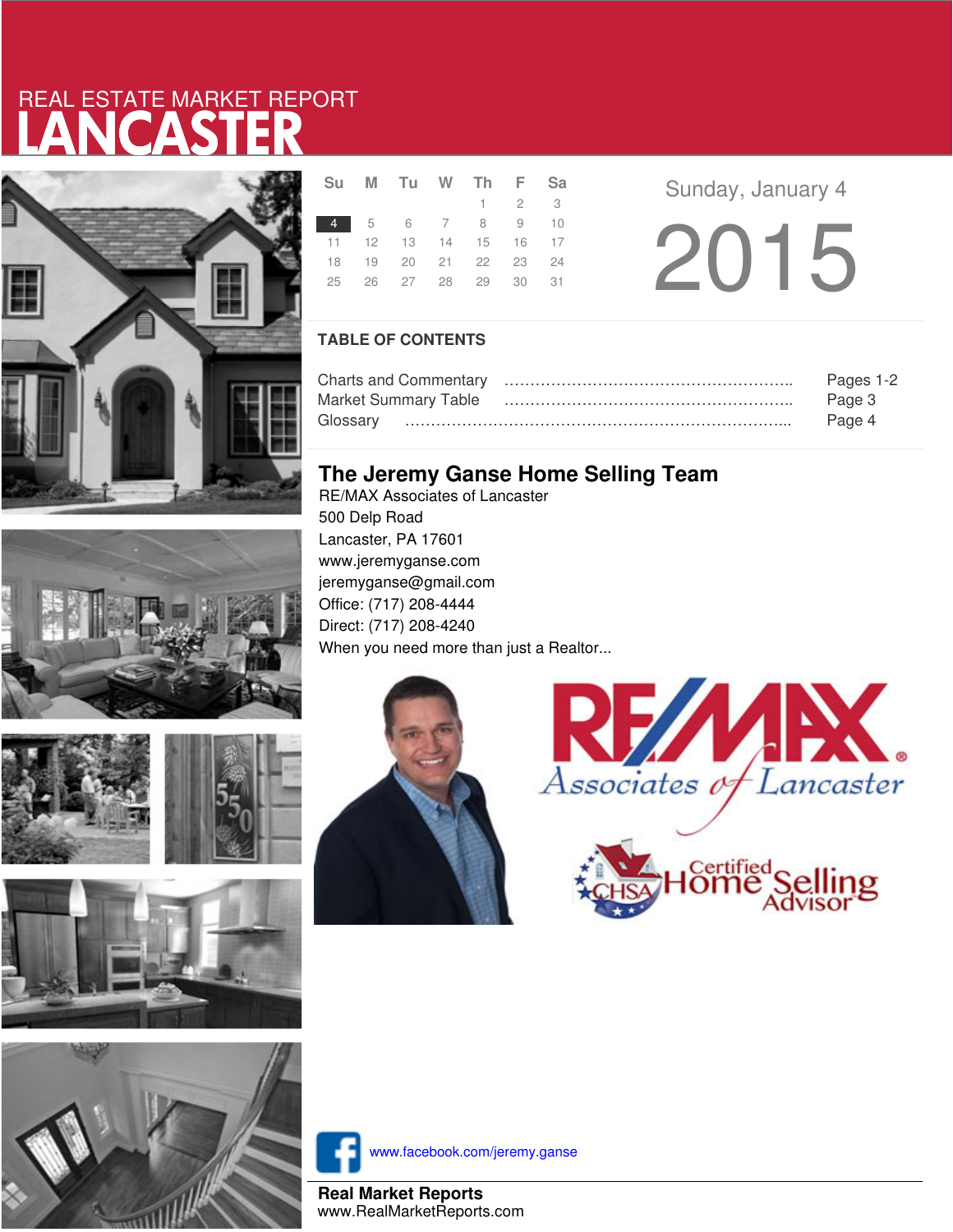

Sunday, January 4, 2015

## The Jeremy Ganse Home Selling Team

jeremyganse@gmail.com RE/MAX Associates of Lancaster Office: (717) 208-4444

at the real estate market. Currently there are 511 sales pending in the market overall, leaving 2138 listings still for sale. The resulting pending ratio is 19.3% (511 divided by 2,649). So you might be asking yourself, that's great... but what exactly does it mean? I'm glad you asked! *Let's take a look*

The pending ratio indicates the supply & demand of the market. Specifically, a high ratio means that listings are in demand and quickly going to contract. Alternatively, a low ratio means there are not enough qualified buyers for the existing supply.

**"Current inventory is described as somewhat slow."**

Taking a closer look, we notice that the \$150K - \$200K price range has a relatively large number of contracts pending sale.

We also notice that the \$150K - \$200K price range has a relatively large inventory of properties for sale at 374 listings. The average list price (or asking price) for all properties in this market is \$250,337.





A total of 2537 contracts have closed in the last 6 months with an average sold price of \$196,674. Breaking it down, we notice that the \$150K - \$200K price range contains the highest number of sold listings.

Alternatively, a total of 1901 listings have failed to sell in that same period of time. Listings may fail to sell for many reasons such as being priced too high, having been inadequately marketed, the property was in poor condition, or perhaps the owner had second thoughts about selling at this particular time. The \$150K - \$200K price range has the highest number of off-market listings at 378 properties.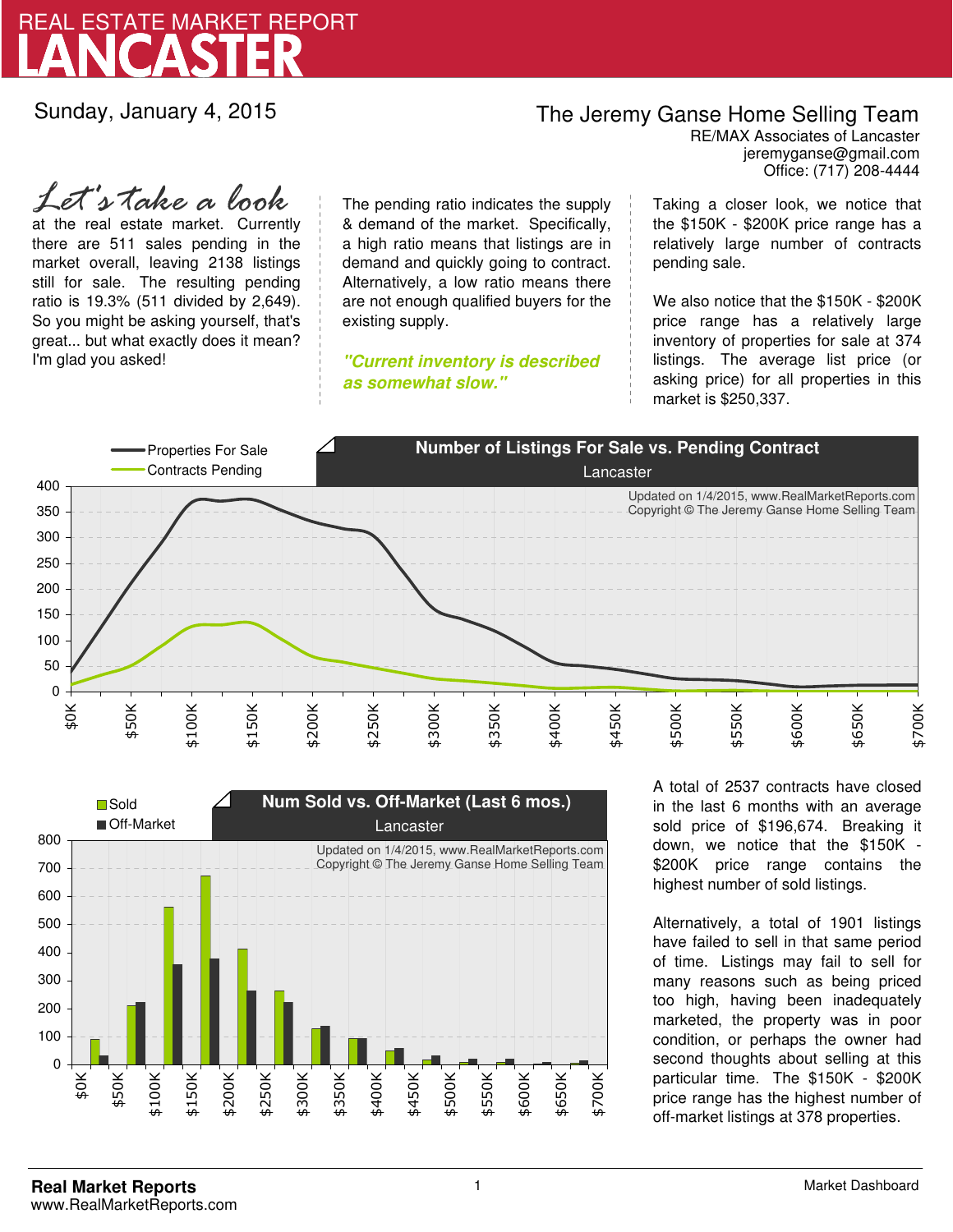# LANCASTER REAL ESTATE MARKET REPORT

### Sunday, January 4, 2015

## The Jeremy Ganse Home Selling Team

jeremyganse@gmail.com RE/MAX Associates of Lancaster Office: (717) 208-4444

Looking at the chart to the right, you might be wondering why average days on market (DOM) is important. This is a useful measurement because it can help us to determine whether we are in a buyer's market (indicated by high DOM), or a seller's market (indicated by low DOM). Active listings (properties for sale) have been on the market for an average of 177 days.

Analysis of sold properties for the last six months reveals an average sold price of \$196,674 and 59 days on market. Notice that properties in the \$600K - \$650K price range have sold quickest over the last six months.

The recent history of sales can be seen in the two charts below. The average sold price for the last 30 days was \$196,290 with an average DOM of 57 days.

Since the recent DOM is less than the average DOM for the last 6 months, it is a positive indicator for demand. It is always important to realize that real estate markets can fluctuate due to many factors, including shifting interest rates, the economy, or seasonal changes.



### **"The average list-to-sales ratio for this area is 97.5%."**

Ratios are simple ways to express the difference between two values such as list price and sold price. In our case, we typically use the list-to-sale ratio to determine the percentage of the final list price that the buyer ultimately paid. It is a very common method to help buyers decide how much to offer on a property.

Analysis of the absorption rate indicates an inventory of 5.1 months based on the last 6 months of sales. This estimate is often used to determine how long it would take to sell off the current inventory of properties if all conditions remained the same. It is significant to mention that this estimate does not take into consideration any additional properties that will come onto the market in the future.



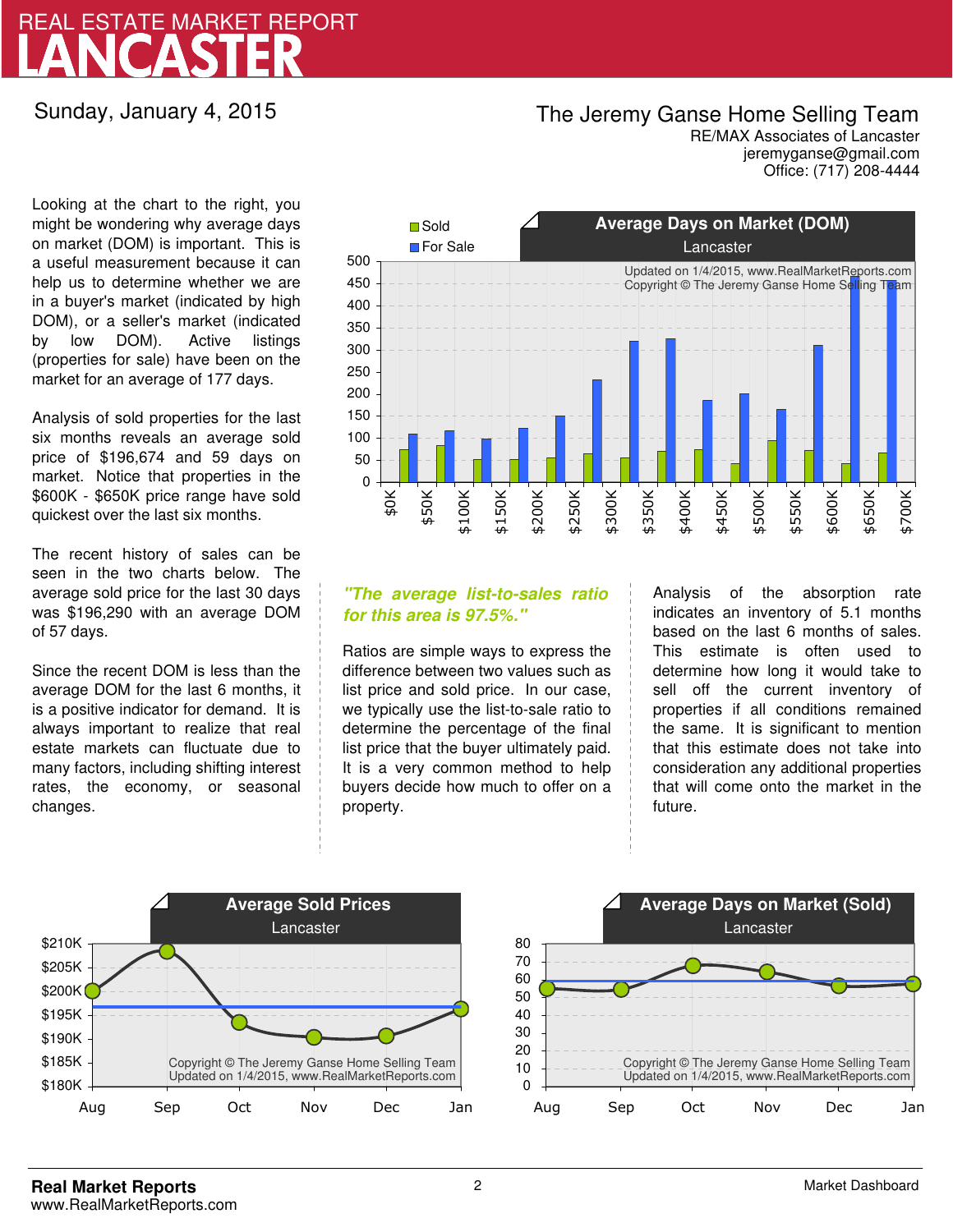# LANCASTER REAL ESTATE MARKET REPORT

Sunday, January 4, 2015

# The Jeremy Ganse Home Selling Team

jeremyganse@gmail.com RE/MAX Associates of Lancaster Office: (717) 208-4444

|                                    |                    | <b>Contracts Pending [2]</b> |                         |                   |                |         | Off-Market in the Last 6 Months [3]<br><b>Absorption Rate</b> |                               |            |                   |                        |                   |  |              |      |
|------------------------------------|--------------------|------------------------------|-------------------------|-------------------|----------------|---------|---------------------------------------------------------------|-------------------------------|------------|-------------------|------------------------|-------------------|--|--------------|------|
|                                    |                    |                              | For Sale <sup>[1]</sup> |                   |                |         |                                                               | Sold in the Last 6 Months [4] |            |                   |                        |                   |  |              |      |
|                                    | <b>Price Range</b> | Total                        | Avg                     | Avg               | Total          | Pending | <b>Total</b>                                                  | <b>Total</b>                  | Avg        | Avg Orig          | Avg                    | Avg               |  | List to      | Mos. |
| Min.                               | Max.               | <b>Num</b>                   | <b>DOM</b>              | <b>List Price</b> | <b>Num</b>     | Ratio   | <b>Num</b>                                                    | <b>Num</b>                    | <b>DOM</b> | <b>List Price</b> | <b>List Price</b>      | <b>Sold Price</b> |  | <b>Sales</b> |      |
| \$0                                | \$49,999           | 38                           | 110                     | \$38,494          | 14             | 26.9%   | 34                                                            | 91                            | 75         |                   | \$ 39,564              | \$34,355          |  | 86.8%        | 2.5  |
| \$50,000                           | \$99,999           | 211                          | 116                     | \$81,397          | 51             | 19.5%   | 224                                                           | 212                           | 83         |                   | \$83,994               | \$78,978          |  | 94.0%        | 6.0  |
| \$100,000                          | \$149,999          | 368                          | 98                      | \$130,208         | 127            | 25.7%   | 358                                                           | 562                           | 53         |                   | \$132,350              | \$128,282         |  | 96.9%        | 3.9  |
| \$150,000                          | \$199,999          | 374                          | 123                     | \$178,691         | 134            | 26.4%   | 378                                                           | 673                           | 53         |                   | \$177,316<br>\$174,107 |                   |  | 98.2%        | 3.3  |
| \$200,000                          | \$249,999          | 331                          | 151                     | \$227,924         | 69             | 17.3%   | 265                                                           | 412                           | 55         |                   | \$224,113<br>\$228,260 |                   |  | 98.2%        | 4.8  |
| \$250,000                          | \$299,999          | 304                          | 232                     | \$276,037         | 47             | 13.4%   | 223                                                           | 265                           | 64         |                   | \$277,615              | \$271,320         |  | 97.7%        | 6.9  |
| \$300,000                          | \$349,999          | 162                          | 321                     | \$327,866         | 26             | 13.8%   | 138                                                           | 128                           | 55         |                   | \$330,613              | \$322,310         |  | 97.5%        | 7.6  |
| \$350,000                          | \$399,999          | 119                          | 326                     | \$375,140         | 17             | 12.5%   | 93                                                            | 94                            | 72         |                   | \$379,641              | \$369,244         |  | 97.3%        | 7.6  |
| \$400,000                          | \$449,999          | 57                           | 185                     | \$425,539         | $\overline{7}$ | 10.9%   | 58                                                            | 49                            | 75         |                   | \$429,074              | \$419,114         |  | 97.7%        | 7.0  |
| \$450,000                          | \$499,999          | 44                           | 201                     | \$477,770         | 9              | 17.0%   | 34                                                            | 18                            | 43         |                   | \$495,084              | \$480,023         |  | 97.0%        | 14.7 |
| \$500,000                          | \$549,999          | 26                           | 165                     | \$530,430         | $\overline{2}$ | 7.1%    | 20                                                            | 9                             | 94         |                   | \$530,456              | \$516,944         |  | 97.5%        | 17.3 |
| \$550,000                          | \$599,999          | 22                           | 312                     | \$587,632         | 3              | 12.0%   | 21                                                            | 8                             | 73         |                   | \$590,500              | \$565,063         |  | 95.7%        | 16.5 |
| \$600,000                          | \$649,999          | 10                           | 467                     | \$633,370         | 1              | 9.1%    | 9                                                             | $\overline{c}$                | 43         |                   | \$654,900              | \$625,000         |  | 95.4%        | 30.0 |
| \$650,000                          | \$699,999          | 13                           | 459                     | \$685,985         | 1              | 7.1%    | 14                                                            | $\overline{7}$                | 66         |                   | \$693,186              | \$675,485         |  | 97.4%        | 11.1 |
| \$700,000                          | $+$                | 59                           | 241                     | \$974,142         | 3              | 4.8%    | 32                                                            | $\overline{7}$                | 57         |                   | \$776,199              | \$756,586         |  | 97.5%        | 50.6 |
| <b>Market Summary &gt;&gt;&gt;</b> |                    | 2,138                        | 177                     | \$250,337         | 511            | 19.3%   | 1,901                                                         | 2,537                         | 59         |                   | \$201,721              | \$196,674         |  | 97.5%        | 5.1  |

Status = [1] A; [2] P; [3] E, L, W; [4] C

County = Lancaster

1

Property Type = Residential/Farm

Date Range = 07/06/2014 to 01/04/2015 Date Range = 07/06/2014 to 01/04/2015